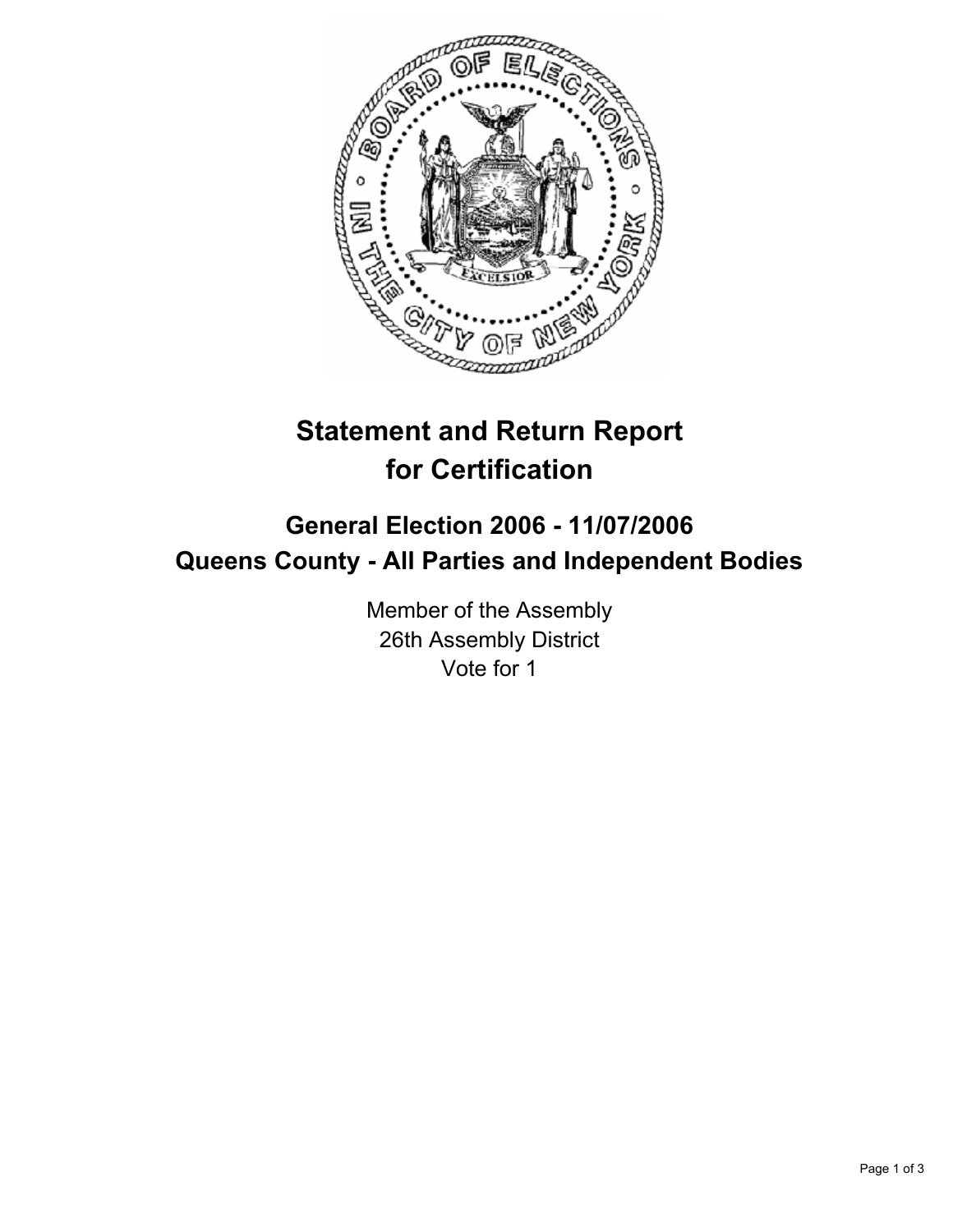

## **Assembly District 26**

| <b>PUBLIC COUNTER</b>                      | 26,710 |
|--------------------------------------------|--------|
| <b>EMERGENCY</b>                           | 19     |
| ABSENTEE/MILITARY                          | 749    |
| AFFIDAVIT                                  | 244    |
| <b>Total Ballots</b>                       | 27,810 |
| ANN MARGARET E CARROZZA (DEMOCRATIC)       | 17,332 |
| ANN MARGARET E CARROZZA (WORKING FAMILIES) | 1,171  |
| ELLEN YOUNG (WRITE-IN)                     | 3      |
| TOM SMITH (WRITE-IN)                       |        |
| <b>Total Votes</b>                         | 18,507 |
| Unrecorded                                 | 9.303  |